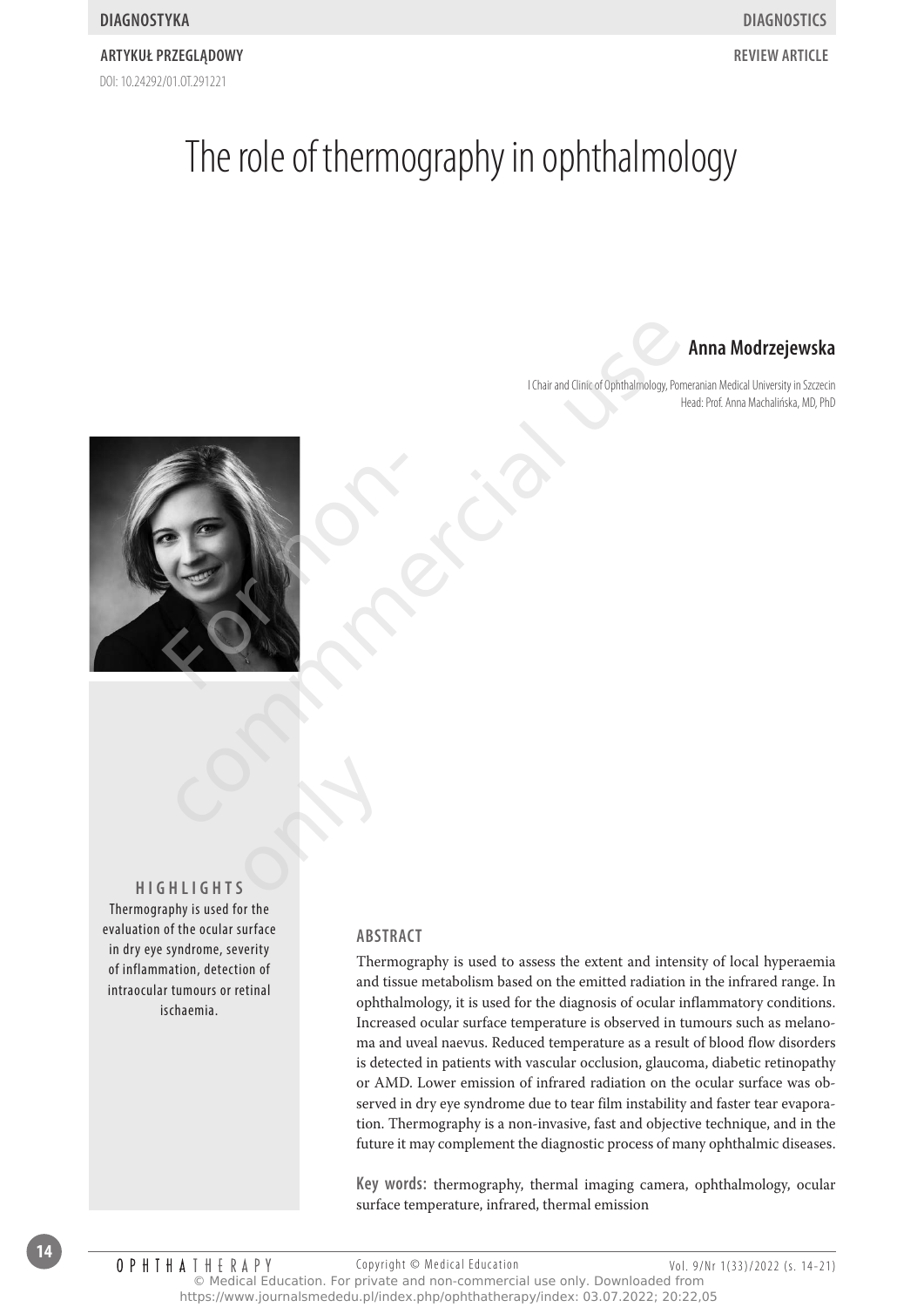#### **introduction**

Infrared radiation is a type of electromagnetic radiation with a wavelength in the range of 0.78–1000 µm, which was discovered in 1800 by William Herschel [1]. Every object and every living organism emits and reflects infrared radiation, which can be recorded by thermal imaging cameras as a temperature map or thermogram. Images are usually visualized using the rainbow colour order, where white or red indicates higher, and blue or green indicates lower temperatures. The analysed object is compared to the perfect black body (with a coefficient equal to 1.0), which absorbs 100% of radiation, and to the perfect white body that reflects 100% of radiation [2]. Measuring devices have been improved for more than 100 years since the first thermograms were acquired. Thermography in medicine was first used at the end of the 19<sup>th</sup> century for the early detection of breast cancer [1]. A thermal imaging camera visualized the area of the skin covering the tumour as a warmer area than that of normal tissue, so it was possible to determine the margin of the affected tissue [3]. Further studies revealed that higher temperature was positively correlated with greater blood flow and more severe inflammation in the region of interest. Increased metabolic activity of tissues is associated with the accumulation of carbon dioxide, prostaglandins and other proinflammatory factors, which leads to vasodilatation and hyperaemia, and thus to an exothermic reaction and the release of heat to the environment [4, 5]. The increase in local temperature can be quantified with a thermal imaging camera [6]. end of the 19<sup>th</sup> century for the early det<br>ncer [1]. A thermal imaging camera visite skin covering the tumour as a warm<br>i normal tissue, so it was possible to dete<br>of the affected tissue [3]. Further stud<br>higher temperat migner, and once of germ intunctes over term at the conneal dentity as  $\alpha$  of  $\alpha$ , and the perfect on corneal dickness or the depth of standardization and to the perfect vinterbook and  $\alpha$  of the depth of  $\alpha$  field of

#### **exAMinAtion tecHnique**

In recent years, significant progress has been made to improve the standardization of this diagnostic technique and refine clinical protocols. The accuracy of thermal imaging depends on a number of factors, and clinicians have to be aware of them to correctly analyze the images. Researchers have emphasized the influence of different environmental conditions, posture, as well as the angle and distance from the camera during examination on the repeatability of measurements. Conditions in the room, i.e. air temperature, air currents and humidity may significantly affect measurements taken with the thermographic camera. It is recommended that the images should be acquired after resting for 15 minutes in the examination room, perpendicularly to the examined area, and at a distance of 1 m from the camera [7, 8]. The influence of variability in the same patient on the acquired measurements is eliminated by comparing symmetrical areas of the body surface. The patient's age and appearance, e.g. body hair, amount of subcutaneous tissue or skin changes may also disturb local heat transfer, which should be taken into account in thermographic analysis [9–11]. UE<br>
ont progress has been ma<br>
on of this diagnostic techn<br>
The accuracy of therma<br>
of factors, and clinicians<br>
ly analyze the images. Re

The ocular surface, however, is unaffected by the above- -mentioned confounders. No differences in temperature were found between male and female subjects. However, the ocular surface temperature decreases with the time point after blinking and with the age of the studied patients [12, 13]. The ocular surface temperature decreases by 0.01–0.02°C per year throughout life, and the rate of change increases after middle age [14]. The mean ocular surface temperature at the corneal centre is  $34.3^{\circ}$ C  $\pm$  0.7 and it does not depend on corneal thickness or the depth of the anterior chamber [15]. The highest temperatures were measured in the nasal field of the conjunctiva and around the corneal limbus, and they were about 0.45–1°C higher than those measured in the centre of the eye [16, 17]. Lower temperatures at the corneal centre are probably associated with the absence of blood vessels and the presence of a thin layer of the tear film in this area, which is prone to faster evaporation [18–20].*.*

#### **oculAr ApplicAtions of tHerMogrApHy**

There are a number of papers reporting potential applications of a thermal imaging camera in the diagnosis of ocular diseases. Most studies on the use of thermography in ophthalmology concern the diagnosis of dry eye syndrome (fig. 1). Tear film abnormalities result in low thermal emission and reduced ocular surface temperature [21]. The degree of temperature reduction correlates with the results of the Schirmer test, the tear meniscus height (TMH) and the tear breakup time (TBUT) [22, 23]. The increased instability and evaporation of the tear film is particularly common in the elderly. Many researchers have found a negative correlation between the patient's age and the ocular surface temperature, which may result in symptoms of dry eye that worsen with age [14, 18].

#### **figure 1**

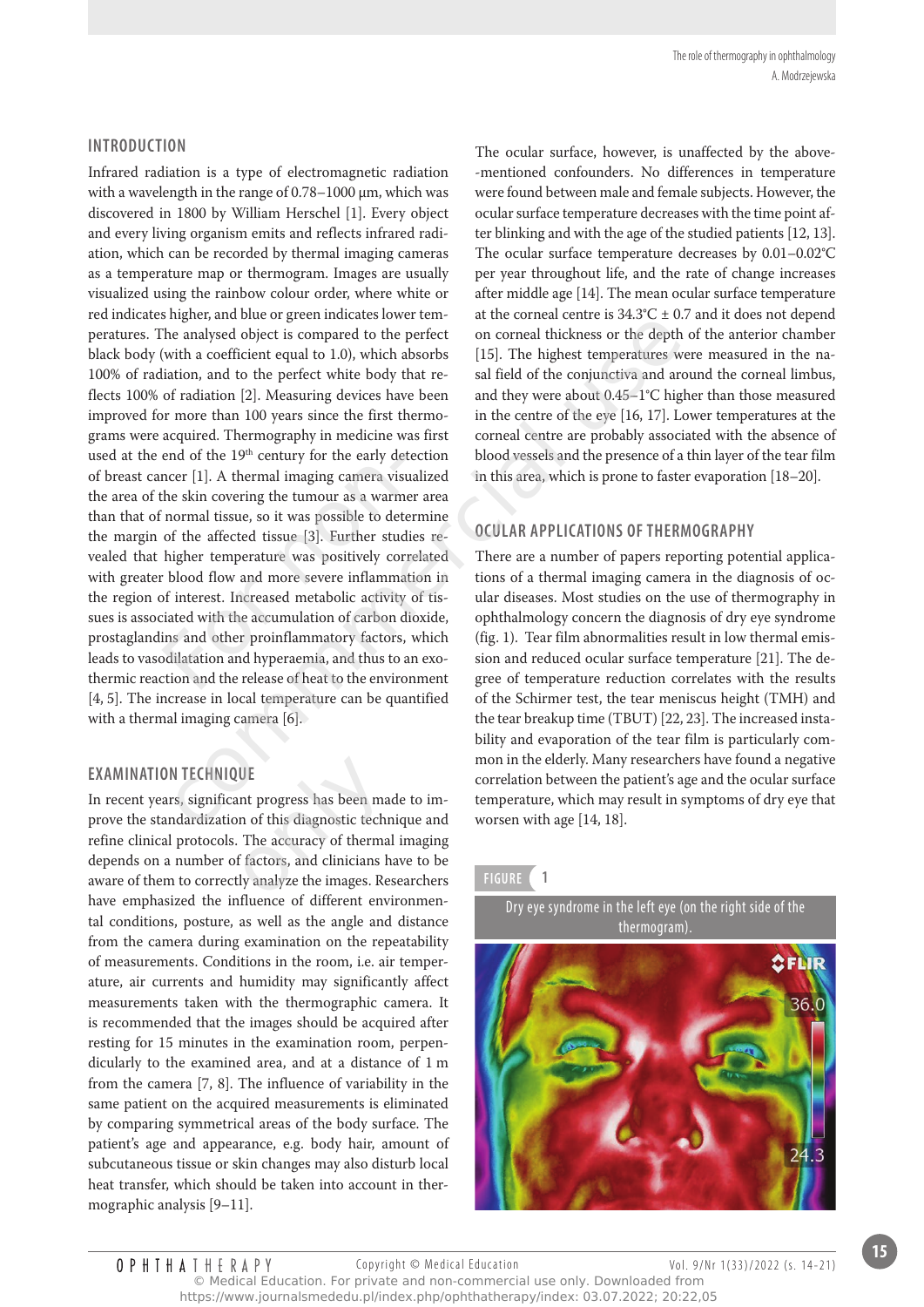Studies on the use of thermography in cataract surgery began in 1994. Rise in corneal temperature after extracapsular cataract extraction [24] and corneal burns induced by phacoemulsification [25] have been reported. To assess the effect of phacoemulsification on the ocular surface temperature, researchers took intraoperative measurements on the corneal surface and in the anterior chamber [26]. The highest temperature measured at the corneal surface was 44.9°C. Studies have revealed that thermography may be useful in the operating room to assess the corneal surface temperature during cataract surgery performed with different techniques and phacoemulsification ultrasonic tips [27, 28]. For example, Giannaccare et al. used a thermal imaging camera to examine patients on days 7 and 28 after cataract phacoemulsification, and compared to preoperative measurements they found cooling in the central cornea, but heating in the temporal limbus. Measured temperature was inversely related to the OSDI (Ocular Surface Disease Index) and directly related to TBUT. Warming in the temporal region was associated with aseptic inflammation, which developed in response to perioperative tissue injury [29]. This observation was also confirmed by Shih et al. Temperature in this area normalized one month after surgery [30]. Many studies have indicated an increased incidence of dry eye syndrome after cataract surgery. This procedure involves incision of the cornea and disruption of the tear film, which may aggravate previously existing symptoms. A decrease in the tear meniscus height, TBUT elongation, squamous metaplasia and decreased corneal sensation after surgery have also been reported [31, 32]. Modrzejewska et al. used a thermal imaging camera to measure temperature in the ocular region in patients one month after cataract surgery, and compared the obtained values to those measured one day before the surgery. The reported mean ocular surface temperature was lowest on day 14 after surgery, then increased and normalized on day 28 [33] (fig. 2). nts they found cooling in the central corn<br>ne temporal limbus. Measured temperatu<br>lated to the OSDI (Ocular Surface Disearchlated to TBUT. Warming in the ten<br>ssociated with aseptic inflammation, wh<br>esponse to perioperative So law tevetate unat uncuring than the unit substant of the measure operating room to assess the correlator and the colar surface temperature in during cataract surgery performed with dif-<br>The ocular surface temperature i to measure temperature<br>le month after cataract sure<br>values to those measure<br>reported mean ocular sure<br>lay 14 after surgery, then<br>8 [33] (fig. 2).

Microbiological assay is the gold standard in the assessment of the aetiology of ocular inflammation but it is not used routinely [34, 35]. The diagnosis is usually based on the examination of the eye using a slit lamp and the assessment of symptoms reported by the patient [36–38]. Both tests are subjective. For many years clinicians have been trying to find objective and quantitative techniques for the assessment of ocular inflammation. Studies have demonstrated that in scleritis, uveitis or keratitis, the ocular surface appears warmer on thermograms compared to normal tissues. The ocular surface temperature in patients with corneal bacterial ulcer was 0.8°C higher than in the normal eye [39, 40]. Modrzejewska et al. measured ocular temperature in patients with various inflammatory conditions of the eye. An increase in the mean temperature at the central point of the cornea, the ocular surface and in the orbital cavity was found in patients with conjunctivitis, keratitis, anterior uveitis and endophthalmitis (fig. 3, 4). The greatest difference in temperature between the affected and normal eyes was found for endophthalmitis (1.23°C higher compared to temperature measured at the central point of the cornea and on the ocular surface). Endophthalmitis is characterized by significant damage to the ocular membranes and increased catabolism, and thus a strong exothermic reaction. The lowest gradient was found in keratitis (0.11°C at the central point of the cornea and 0.19°C on the ocular surface). For all inflammatory conditions temperature measured at the corneal centre was lower than the mean ocular surface temperature: conjunctivitis (34.72°C vs. 35.47°C), keratitis (34.19°C vs. 34.92°C), uveitis (34.40°C vs. 35.20°C), and endophthalmitis (35.27°C vs. 35.80°C). This phenomenon can be explained by the previously described morphological features of the cornea. If corneal structures are not translucent, potential endophthalmitis and its advancement are assessed by ultrasonography, which is a subjective test that depends on the quality of equipment and the examination technique. It was concluded that the thermographic examination may in this case be used as an additional diagnostic tool [41].

#### **figure 2**



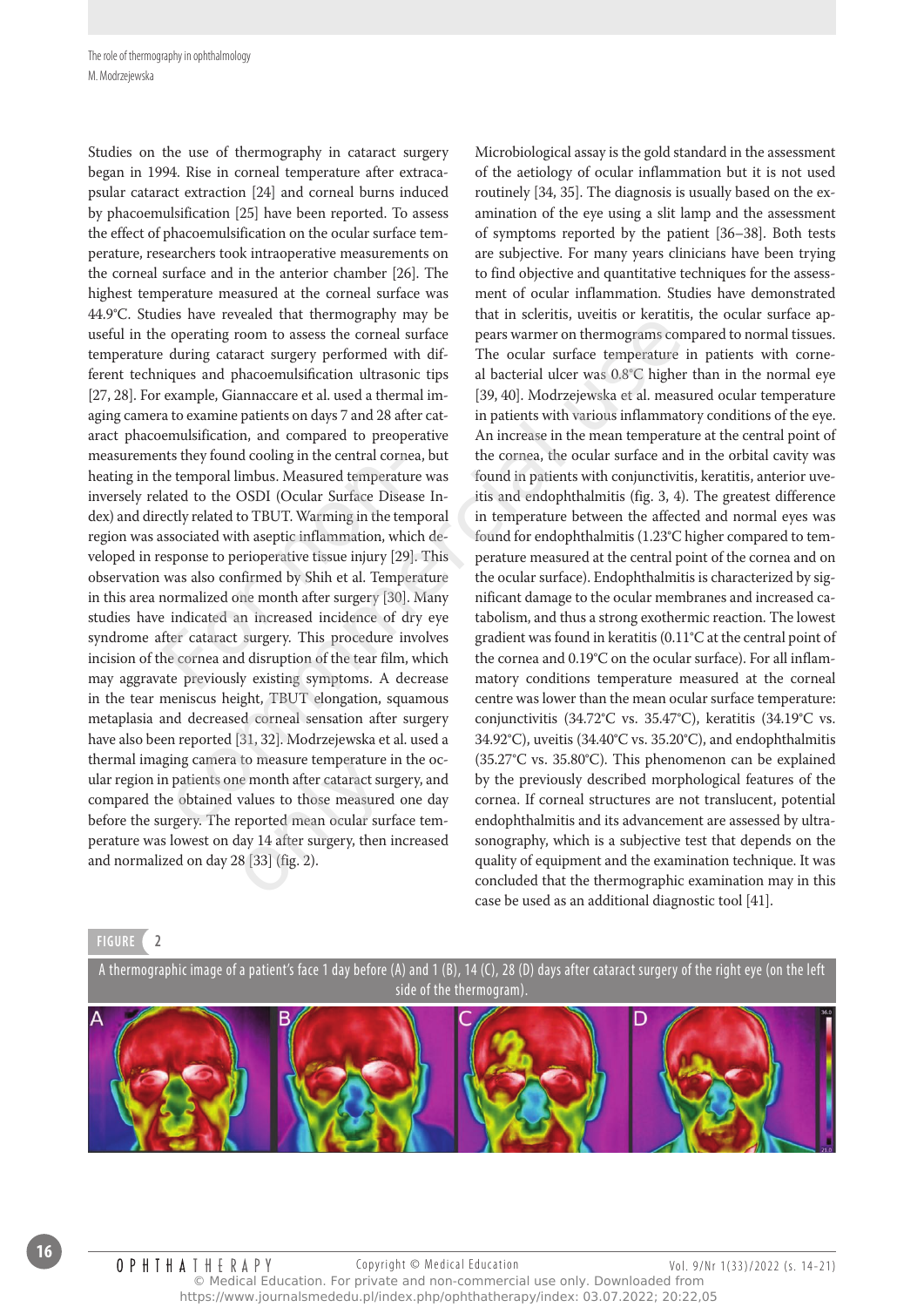# Endophthalmitis of the left eye. **figure 3**

**figure 4**

Conjunctivitis of the right eye.



are caused by amelanotic changes and those accompanied by retinal detachment, or the lack of insight into the fundus caused by corneal opacity, narrow pupil or vitreous haemorrhage. The diagnosis and qualification for treatment largely relies on the experience of the clinician analysing the results of additional tests, such as type A or B ultrasonography, Doppler ultrasound, fluorescein angiography or optical coherence tomography. Histopathological examinations prior to eye removal surgery are extremely rare [42]. In 1971, Kruszewski reported that ocular tumours such as melanoma or uveal naevus are visualized in thermography as hot regions [43]. Wittig et al. also noted warming of the ocular surface in melanoma of the conjunctiva and uvea [44]. According to researchers, melanomas are malignant cancers with significant thermal activity, which results from abnormal vascularisation of the tumour mass [45]. This hypothesis has been confirmed in other studies revealing that uveal melanoma is characterized by a greater mean maximum blood flow in the central retinal artery, in the posterior ciliary arteries, and total choroidal flow measured by Doppler ultrasound compared to normal eyes [46, 47]. The role of the immune response and metabolic activity of melanomas was also discussed [48]. These tumours secrete pro-inflammatory and pro-angiogenic cytokines, causing chronic tissue inflammation that promotes tumour growth [49–51]. The thermal imaging camera can detect areas with increased metabolism and blood flow as warmer regions. Modrzejewska et al. found that eyes with uveal melanoma and retinal capillary hemangioblastoma had higher mean temperatures measured at the corneal centre, ocular surface and orbital cavity compared to the patient's other healthy eye (fig. 5).

#### **figure 5**



Ocular temperature was higher in the group of patients with uveal melanoma after unsuccessful brachytherapy compared to patients with tumour regression [52] (fig. 6). It is believed that this may indicate positive changes in the tumour area, i.e. vascular occlusion, ischaemia and scarring of the retina [53]. Mean temperature was also lower in eyes with a focal metastasis to the uvea compared to unaffected eyes [52] (fig. 7).

According to Konstantinidis et al., metastatic tumours are poorly vascularised and use the blood supply existing in the local tissue. Moreover, some metastatic tumours may be vascular with extensive necrotic foci [54], which may be responsible for their lower temperature.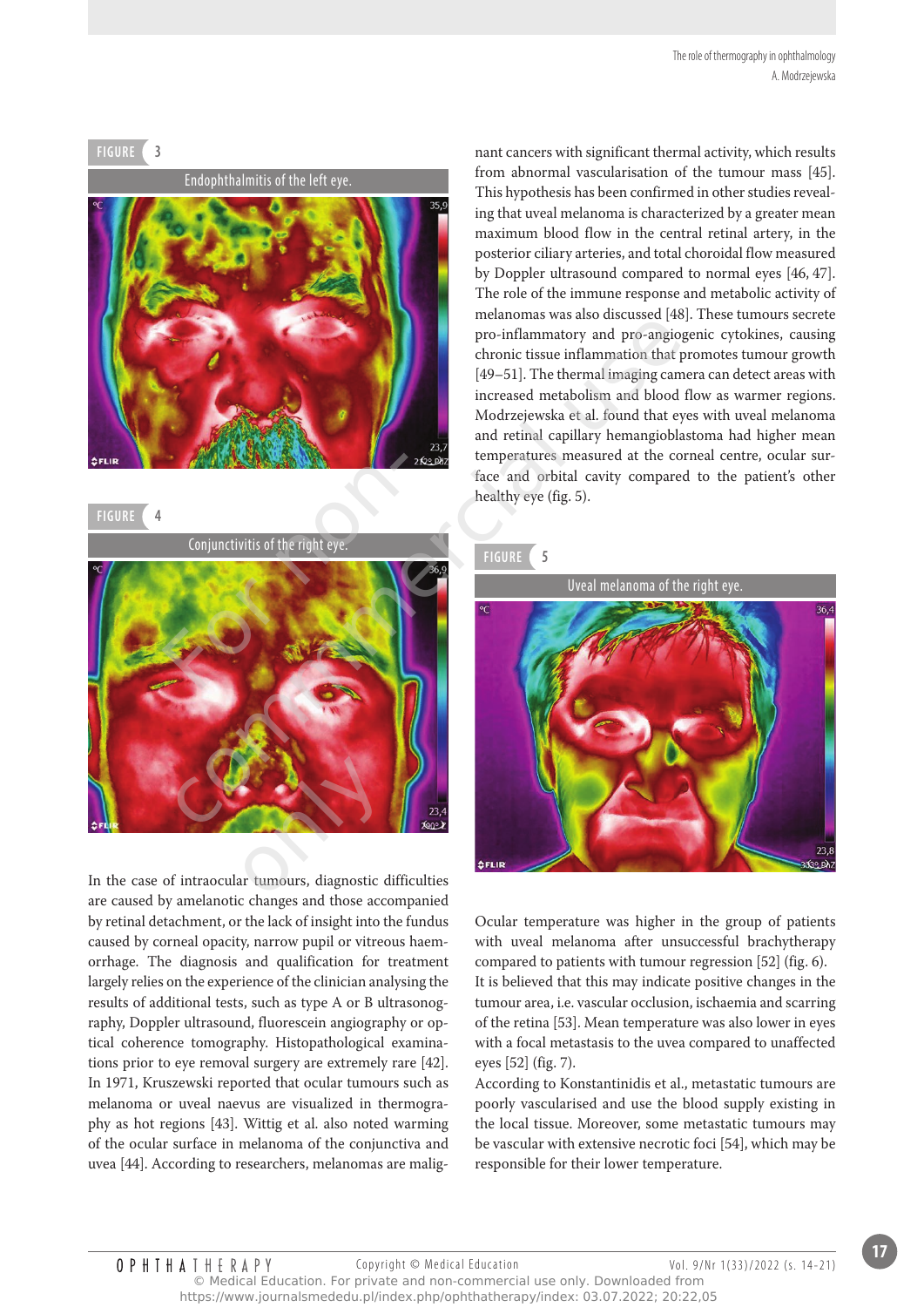#### **figure 6**

A. Uveal melanoma in the left eye after unsuccessful brachytherapy. B. Uveal melanoma in the left eye after successful brachytherapy.





#### **figure 7**

A. Focal metastasis to the uvea in the left eye. B. Retinal capillary hemangioblastoma in the right eye.



Other studies on the use of thermography in ophthalmology indicate the potential applicability of this method for the detection of occlusion in the central retinal vein. Ocular surface temperature in eyes with central retinal vein occlusion, especially those with ischaemic CRVO, was lower than in unaffected eyes [55]. only and the entrangement of the entrangement of this mon in the central retinal v

Thermography showed a lower temperature in eyes with nonproliferative and proliferative diabetic retinopathy and in dry and wet AMD (age-related macular degeneration) compared to eyes without these pathologies [56, 57]. This highlights the role of ischaemia in the pathogenesis of these ophthalmic diseases.

The thermographic camera was also used for the monitoring of the filtering bleb function after glaucoma surgery. A greater temperature gradient was found between a properly functioning bleb and the surrounding conjunctiva compared to the bleb in the eyes with a higher postoperative intraocular pressure [58].



#### **conclusion**

Ocular thermography is a fast, non-invasive and safe procedure that shows real-time temperature distribution on the ocular surface. Because it provides objective and quantitative data, it can be used as a complementary diagnostic tool for the differentiation of ophthalmic diseases or evaluation of treatment outcomes. As in many imaging techniques, computerization and the development of telemedicine have significantly improved the availability and ease of use of thermal imaging cameras. Compact thermal imaging cameras that can be connected to a smartphone via a USB port are popular for industrial applications. Currently, images of the eye fundus can be acquired using a smartphone application or a portable fundus camera in many physicians' offices and opticians worldwide. Dedicated advanced software is used to analyse images for any abnormalities and, if necessary, results are reported to the ophthalmologist.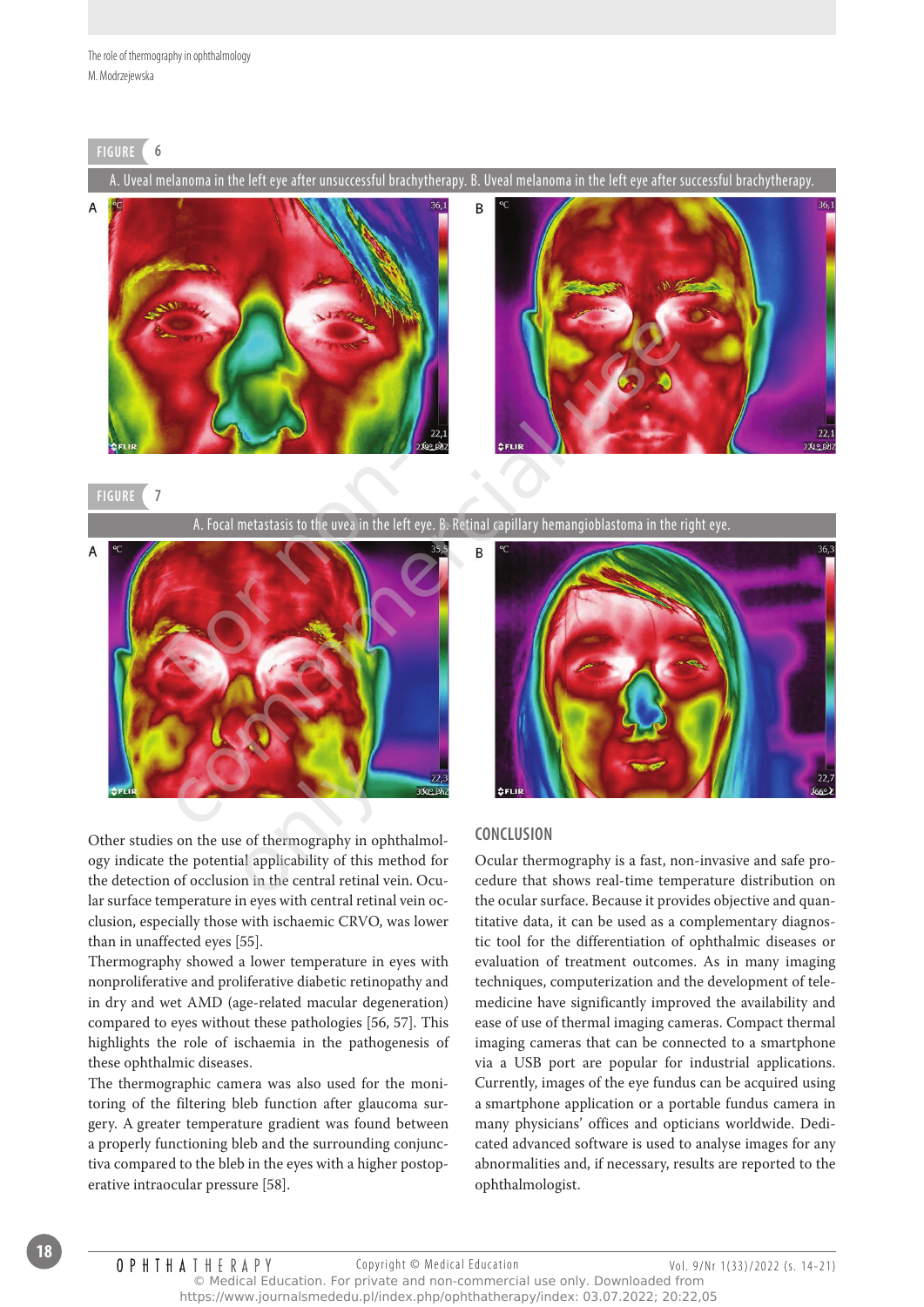Apparently, future advances in ophthalmology are associated with the further miniaturization of measuring devices,

the development of telemedicine, and greater availability of specialist diagnostic procedures, including thermography.

*Figures: from the author's own materials.*

**correspondence Anna Modrzejewska, Md, phd** I Chair and Clinic of Ophthalmology, Pomeranian Medical University in Szczecin 70-111 Szczecin, al. Powstańców Wielkopolskich 72 e-mail: ania\_modrzej@o2.pl Modrzejewska, MD, PhD<br>
anal Mindinology,<br>
analian Medical University in Szczecin<br>
11 Szczecin, al. Powstańców Wielkopolskich 72<br>
2. ania\_modrzej@o2.pl<br>
ana Modrzejewska — JD — http://orcid.org/<br>
ania\_modrzej@o2.pl<br>
ana\_mod

**orcid**  Anna Modrzejewska – ID – http://orcid.org/0000-0002-0393-1041

#### **References**

- 1. Ring EFJ. The historical development of thermometry and thermal imaging in medicine. J Med Eng Technol. 2006; 30(4): 192-8. http:// doi.org/10.1080/03091900600711332.
- 2. Tsai SR, Hamblin MR. Biological effects and medical applications of infrared radiation. J Photochem Photobiol B. 2017; 170: 197-207. http://doi.org/10.1016/j.jphotobiol.2017.04.014.
- 3. Zadeh HG, Haddadnia J, Ahmadinejad N et al. Assessing the Potential of Thermal Imaging in Recognition of Breast Cancer. BreastCare. 2015; 16(18): 8619-23. http://doi.org/10.7314/apjcp.2015.16.18.8619.
- 4. Mosier DA. Chapter 2 Vascular Disorders and Thrombosis. Pathologic Basis of Veterinary Disease (Sixth Edition) 2017: 44-72.
- 5. Vadas P, Wasi S, Movat HZ et al. Extracellular phospholipase A2 mediates inflammatory hyperaemia. Nature. 1981; 15-21; 293(5833): 583-5. http://doi.org/10.1038/293583a0. The historical development of thermometry a<br>0.1080/03091900600711332.<br>lamblin MR. Biological effects and medical ap<br>i.org/10.1016/j.jphotobiol.2017.04.014.<br>5, Haddadnia J, Ahmadinejad N et al. Assessine<br>18): 8619-23. http:
- 6. Jiang LJ, Ng EYK, Yeo ACB et al. A perspective on medical infrared imaging. J Med Eng Technol. 2005; 29(6): 257-67. http://doi.org/10.1080/ 03091900512331333158.
- 7. Ring EFJ, Ammer K. Infrared thermal imaging in medicine. Physiol Meas. 2012; 33(3): 33-46. http://doi.org/10.1088/0967-3334/33/3/R33.
- 8. Tattersall GJ. Infrared thermography: A non-invasive window into thermal physiology. Comp Biochem Physiol A Mol Integr Physiol. 2016; 202: 78-98. http://doi.org/10.1016/j.cbpa.2016.02.022.
- 9. Aliò J, Padron M. Influence of age on the temperature of the anterior segment of the eye. Measurements by infrared thermometry. Ophthalmic Res. 1982; 14(3): 153-9. http://doi.org/10.1159/000265187. 12. Shah AM, Galor A. Impact of Ocular Surface Temperature on Tear Characteristics: Current Insights. Clin Optom (Auckl). 2021; 13: 51-62.<br>
12. Shah AM, Impact of age on the temperature of the anterior segment of the eye.
- 10. Bauer J, Dereń E. Standaryzacja badań termograficznych w medycynie i fizykoterapii. Inżynieria Biomedyczna. 2014; 20(1): 11.
- 11. Freeman RD, Fatt I. Environmental influences on ocular temperature. Invest Ophthalmol. 1973; 12(8): 596-602.
- http://doi.org/10.2147/OPTO.S281601.
- 13. Sniegowski M, Erlanger M, Velez-Montoya R et al. Difference in ocular surface temperature by infrared thermography in phakic and pseudophakic patients. Clin Ophthalmol. 2015; 9: 461-6. http://doi.org/10.2147/OPTH.S69670.
- 14. Morgan PB, Soh MP, Efron N. Corneal surface temperature decreases with age. Cont Lens Anterior Eye. 1999; 22(1): 11-3. http://doi. org/10.1016/s1367-0484(99)80025-3.
- 15. Pattmöller J, Wang J, Zemova E et al. Correlation of corneal thickness, endothelial cell density and anterior chamber depth with ocular surface temperature in normal subjects. Z Med Phys. 2015; 25(3): 243-50. http://doi.org/10.1016/j.zemedi.2014.09.008.
- 16. Acharya UR, Ng EY, Yee GC et al. Analysis of normal human eye with different age groups using infrared images. J Med Syst. 2009; 33(3): 207-13. http://doi.org/10.1007/s10916-008-9181-5.
- 17. Alio J, Padron M. Normal variations in the thermographic pattern of the orbito-ocular region. Diagn Imaging. 1982; 51(2): 93-8.
- 18. Kamao T, Yamaguchi M, Kawasaki S et al. Screening for dry eye with newly developed ocular surface thermographer. Am J Ophthalmol. 2011; 151: 782-91. http://doi.org/10.1016/j.ajo.2010.10.033.
- 19. Versura P, Giannaccare G, Fresina M et al. Subjective discomfort symptoms are related to low corneal temperature in patients with evaporative dry eye. Cornea. 2015; 34: 1079-85. http://doi.org/10.1097/ICO.0000000000000512.
- 20. Craig JP, Singh I, Tomlinson A et al. The role of physiology in ocular surface temperature. Eye. 2000; 14: 635-41. http://doi.org/10.1038/ eye.2000.156.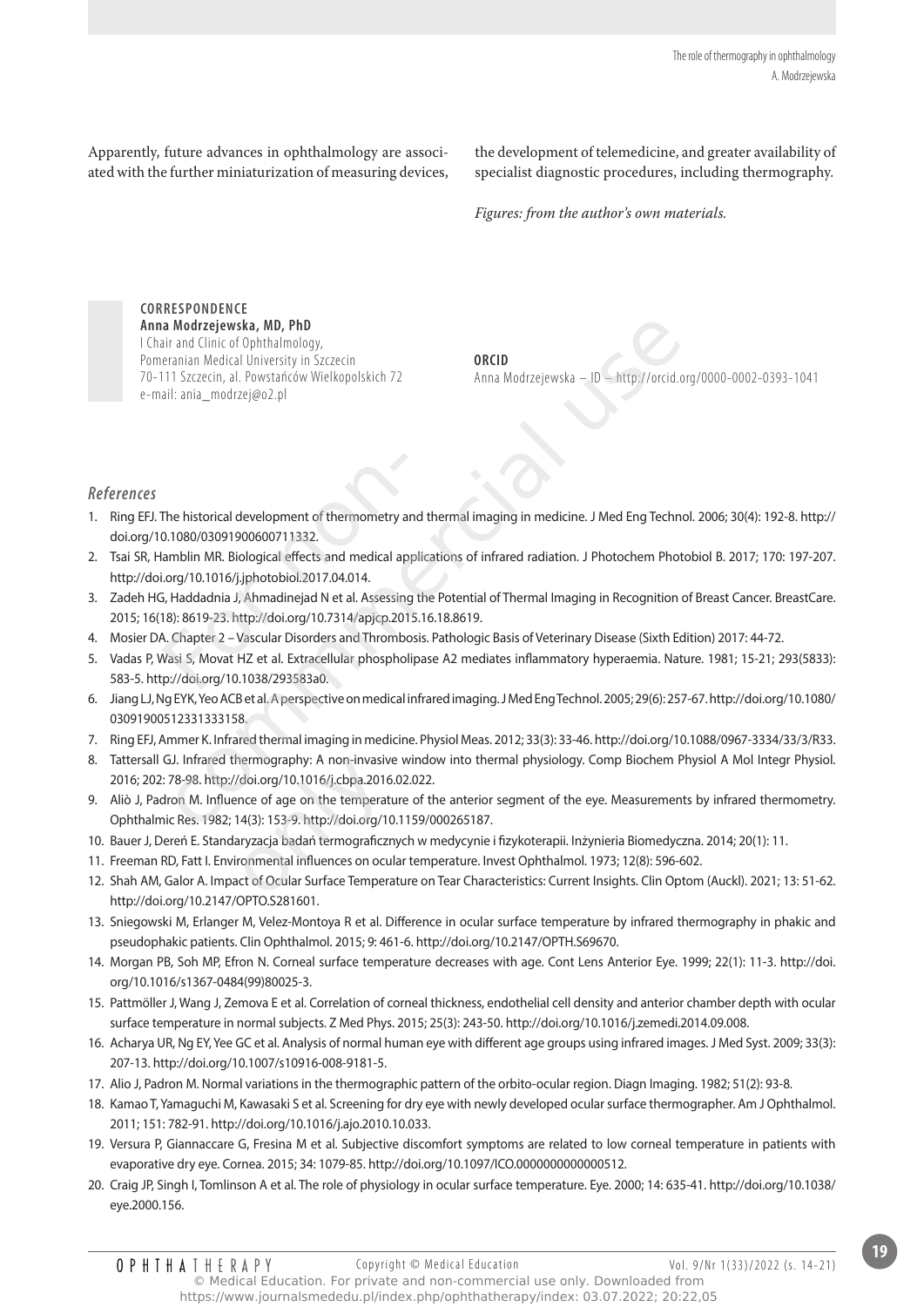- 21. Żelichowska B, Różycki R, Tłustochowicz M. Przydatność termografii w diagnostyce zespołu suchego oka. Klin Oczna 2005; 7-9.
- 22. Azharuddin M, Bera SK, Datta H et al. Thermal fluctuation based study of aqueous deficient dry eyes by non-invasive thermal imaging. Exp Eye Res. 2014; 120: 97-102. http://doi.org/10.1016/j.exer.2014.01.007.
- 23. Su TY, Ho WT, Lu CY et al. Correlations among ocular surface temperature difference value, the tear meniscus height, Schirmer's test and fluorescein tear film break up time. Br J Ophthalmol. 2015; 99(4): 482-7. http://doi.org/10.1136/bjophthalmol-2014-305183.
- 24. Fujishima H, Toda I, Yagi Y et al. Quantitative evaluation of postsurgical inflammation by infrared radiation thermometer and laser flare- -cell meter. J Cataract Refract Surg. 1994; 20(4): 451-4. http://doi.org/10.1016/s0886-3350(13)80183-6.
- 25. Khodabakhsh AJ, Zaidman G, Tabin G. Corneal surgery for severe phacoemulsification burns. Ophthalmology. 2004; 111(2): 332-4. http://doi.org/10.1016/j.ophtha.2003.06.004.
- 26. Donnenfeld ED, Olson RJ, Solomon R et al. Efficacy and wound temperature gradient of WhiteStar phacoemulsification through a 1.2 mm incision. J Cataract Refract Surg. 2003; 29(6): 1097-100. http://doi.org/10.1016/s0886-3350(02)01917-x.
- 27. Bissen-Miyajima H, Shimmura S, Tsubota K. Thermal effect on corneal incisions with different phacoemulsification ultrasonic tips. J Cataract Refract Surg. 1999; 25(1): 60-4. http://doi.org/10.1016/s0886-3350(99)80012-1.
- 28. Corvi A, Innocenti B, Mencucci R. Thermography used for analysis and comparison of different cataract surgery procedures based on phacoemulsification. Physiol Meas. 2006; 27(4): 371-84. http://doi.org/10.1088/0967-3334/27/4/004.
- 29. Giannaccare G, Fresina M, Agnifili L et al. Ocular-surface temperature modification by cataract surgery. J Cataract Refract Surg. 2016; 42(7): 983-9. http://doi.org/10.1016/j.jcrs.2016.04.023.
- 30. Shih SR, Li HY, Hsiao YL, et al. The application of temperature measurement of the eyes by digital infrared thermal imaging as a prognostic factor of methylprednisolone pulse therapy for Graves' ophthalmopathy. Acta Ophthalmol. 2010; 88(5): 154-9. http://doi. org/10.1111/j.1755-3768.2010.01941.x. are G, Fresina M, Agnifili L et al. Ocular-surface-9. http://doi.org/10.1016/j.jcrs.2016.04.023.<br>
For interaction of temperator of methylprednisolone pulse therapy for 11/j.1755-3768.2010.01941.x.<br>
L, Hu J et al. Investiga commmercial use
- 31. Li X-M, Hu L, Hu J et al. Investigation of dry eye disease and analysis of the pathogenic factors in patients after cataract surgery. Cornea. 2007; 26: 16-20. http://doi.org/10.1097/ICO.0b013e31812f67ca.
- 32. Khanal S, Tomlinson A, Esakowitz L et al. Changes in corneal sensitivity and tear physiology after phacoemulsification. Ophthalmic Physiol. 2008; 28: 127-34. http://doi.org/10.1111/j.1475-1313.2008.00539.x.
- 33. Modrzejewska A, Cieszyński Ł, Zaborski D et al. Infrared thermography for the analysis of ocular surface temperature after phacoemulsification. Arq Bras Oftalmol. 2020; 83(3): 202-8. http://doi.org/10.5935/0004-2749.20200035.
- 34. Jones DB. Decision-making in the management of microbial keratitis. Ophthalmology. 1981; 88: 814-20. http://doi.org/10.1016/s0161- 6420(81)34943-4.
- 35. Pepose JS, Wilhelmus KR. Divergent approaches to the management of corneal ulcers. Am J Ophthalmol. 1992; 114: 630-2. http://doi. org/10.1016/s0002-9394(14)74496-4.
- 36. Rietveld RP, ter Riet G, Bindels PJ et al. Predicting bacterial cause in infectious conjunctivitis: cohort study on informativeness of combinations of signs and symptoms. BMJ. 2004; 329: 206-10. http://doi.org/10.1136/bmj.38128.631319.AE.
- 37. Seal DV, Barrett SP, McGill JI. Aetiology and treatment of acute bacterial infection of the external eye. Br J Ophthalmol. 1982; 66: 357-60. http://doi.org/10.1136/bjo.66.6.357. 36. Rietveld RP, ter Riet G, Bindels PJ et al. Predicting bacterial cause in infectious conjunctivitis: cohort study on informativeness of combinations of signs and symptoms. BMJ. 2004; 329: 206-10. http://doi.org/10.1136/
- 38. Saini JS, Jain AK, Kumar S et al. Neural network approach to classify infective keratitis. Curr Eye Res. 2003; 27: 111-6. http://doi. org/10.1076/ceyr.27.2.111.15949.
- Ophthalmic Res. 2013; 49: 52-6. http://doi.org/10.1159/000343774.
- 40. Kawali AA. Thermography in ocular inflammation. Indian J Radiol Imaging. 2013; 23(3): 281-3.
- 41. Modrzejewska A, Cieszyński Ł, Zaborski D. Imaging of Inflammatory Ocular Conditions with a Thermographic Camera. Klin Oczna. 2019; 4: 121.
- 42. Stroszczynski C, Hosten N, Bornfeld N et al. Choroidal Hemangioma: MR Findings and Differentiation from Uveal Melanoma. AJNR Am J Neuroradiol. 1998; 19: 1441-7.
- 43. Kruszewski S. Use of thermography and thermovision in medicine. Pol Przegl Radiol Med Nukl. 1971; 35(4): 441-4.
- 44. Wittig I, Kohlmann H, Lommatzsch PK et al. Static and dynamic infrared thermometry and thermography in malignant melanoma of the uvea and conjunctiva. Klin Monbl Augenheilkd. 1992; 201(5): 317-21. http://doi.org/10.1055/s-2008-1045909.
- 45. Buzug TM, Schumann S, Pfaffmann L et al. Functional infrared imaging for skin-cancer screening. Conf Proc IEEE Eng Med. Biol Soc. 2006; 1: 2766-9. http://doi.org/10.1109/IEMBS.2006.259895.
- 46. Iveković R, Lovrencić-Huzjan A, Mandić Z et al. Color Doppler flow imaging of ocular tumors. Croat Med J. 2000; 41(1): 72-5.
- 47. Yang YC, Kent D, Fenerty CH et al. Pulsatile ocular blood flow in eyes with untreated choroidal melanoma. Eye. 1997; 11: 331-4. http:// doi.org/10.1038/eye.1997.70.
- 48. Olbryt M. Rola mikrośrodowiska nowotworowego w powstaniu i progresji czerniaka skóry. Postępy Hig Med Dośw. 2013; 67: 413-32.